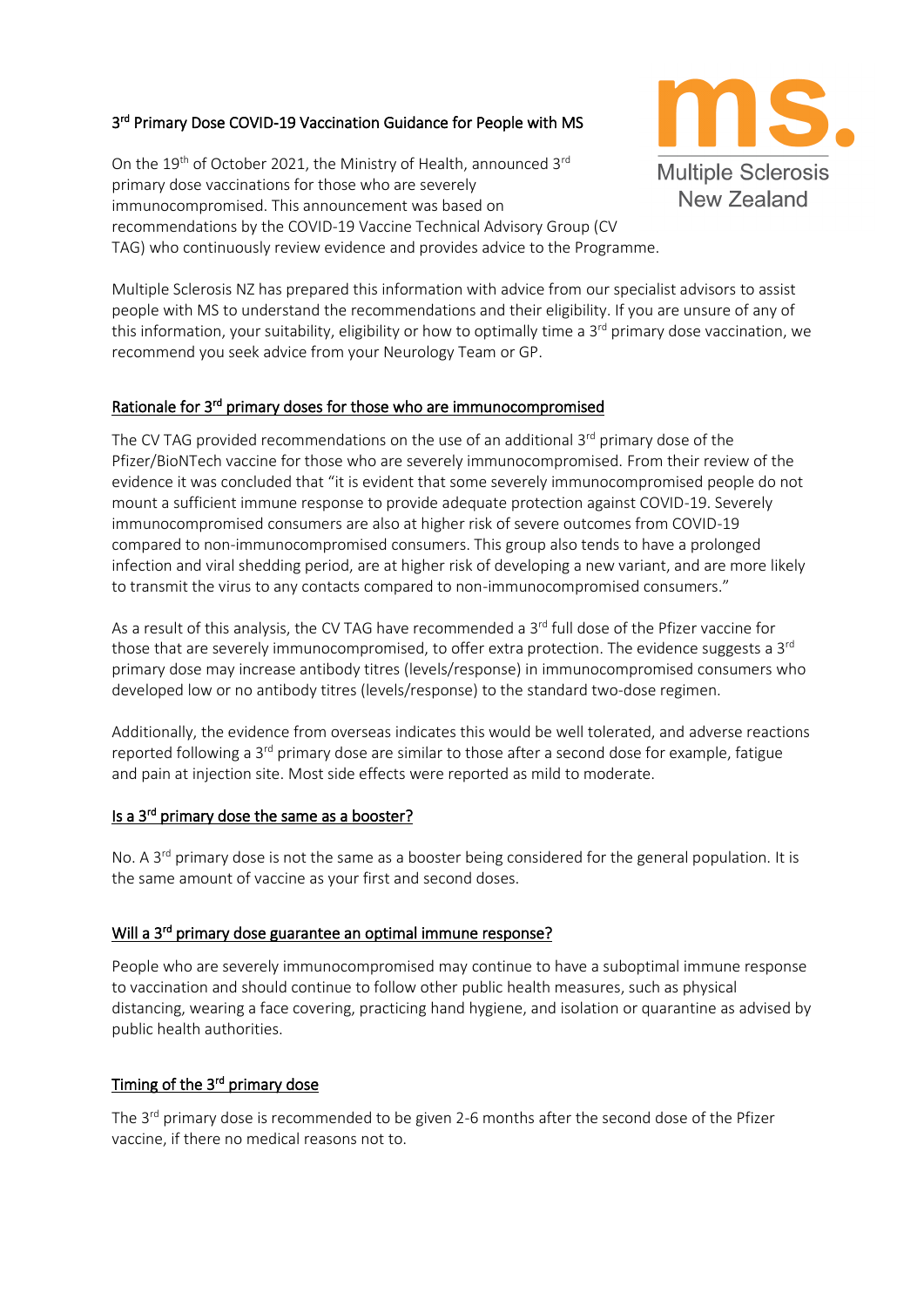The CV TAG Statement gives specific advice regarding various groups of medications which may result in a reduced response to the first two COVID-19 vaccine doses. Some of these medications are used to treat people with MS, including pulsed corticosteroid therapy (such as methylprednisolone), and some, but not all disease modifying therapies (DMTs) which deplete certain immune cells.

There are also specific recommendations for people who have undergone haemopoietic stem cell transplants (HSCT) recently as discussed below.

### All individuals should refer to the full documentation provided by the Ministry of Health in consultation with their medical team to manage the best plan forward. This information can be found here:

Ministry of Health third primary dose website information: [COVID-19 vaccine: Severely](https://www.health.govt.nz/our-work/diseases-and-conditions/covid-19-novel-coronavirus/covid-19-vaccines/covid-19-vaccine-health-advice/covid-19-vaccine-severely-immunocompromised-people)  [immunocompromised people | Ministry of Health NZ](https://www.health.govt.nz/our-work/diseases-and-conditions/covid-19-novel-coronavirus/covid-19-vaccines/covid-19-vaccine-health-advice/covid-19-vaccine-severely-immunocompromised-people)

Third dose policy statement: [covid-19-vaccine-third-dose-policy-statement-21oct2021.pdf](https://www.health.govt.nz/system/files/documents/pages/covid-19-vaccine-third-dose-policy-statement-21oct2021.pdf)  [\(health.govt.nz\)](https://www.health.govt.nz/system/files/documents/pages/covid-19-vaccine-third-dose-policy-statement-21oct2021.pdf)

### Antibody Testing

Antibody testing assesses the level of antibodies to a virus your body has been able to produce following vaccination. The CV TAG Statement also advises that antibody testing is not recommended to assess for immunity to COVID-19 following vaccination after a second or 3rd primary dose.

### Is a 3<sup>rd</sup> primary dose recommended for those diagnosed with MS but not on any treatment?

No. A diagnosis of MS does not mean you are immunocompromised. There are currently no recommendations nor evidence to suggest a 3<sup>rd</sup> primary dose would benefit people living with MS outside of the immunocompromised groups. A 3<sup>rd</sup> primary dose is not currently recommended by the COVID-19 Vaccine Technical Advisory Group (CV TAG).

#### The current recommendations for patients with MS are:

If you are on either Fingolimod (Gilenya) or Ocrelizumab (Ocrevus) or have been treated with Alemtuzumab a  $3<sup>rd</sup>$  primary dose is recommended (see below) and you should make contact with your GP or neurology team. Patients on Ocrelizumab should discuss the timing of the vaccination with their neurology team to optimise the response to the 3<sup>rd</sup> primary dose.

If you have been treated for a relapse with high dose steroids (methylprednisolone) for 10 days or longer in the last month or been on 10mg or more of steroids (such as prednisone) for more than 4 weeks in the last 3 months you should contact your GP regarding your eligibility for a  $3<sup>rd</sup>$  primary dose.

Similarly, if you have had aHSCT treatment within the last 24 months see the recommendations below you should discuss with your GP or haematology team whether you are eligible for a  $3<sup>rd</sup>$  primary dose.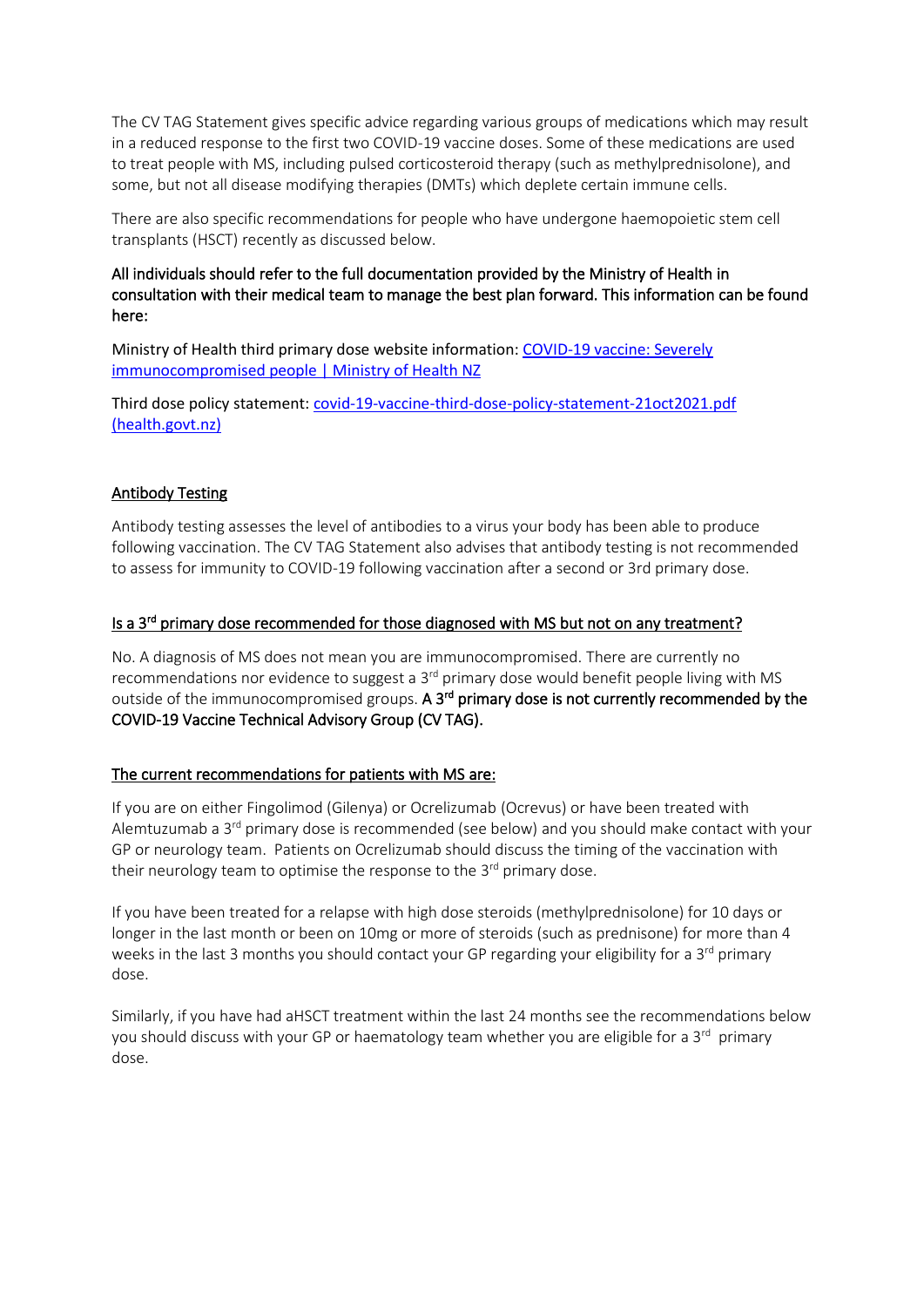### Specific advice regarding commonly used treatments for MS:

Below is a list of medications and the current opinion regarding a 3<sup>rd</sup> primary dose. If you are in any doubt about if and when you should have a 3<sup>rd</sup> dose of COVID-19 vaccination you should discuss this with your treating team.

The guidelines include those who may have stopped a 3<sup>rd</sup> primary dose recommended treatment within the last 6 months.

We are aware that some DHBs are preparing to contact those on their records who would benefit from a 3<sup>rd</sup> primary dose.

| <b>Disease Modifying</b>         | Forms of MS used           | Recommendation for 3rd                 | Availability in NZ: |
|----------------------------------|----------------------------|----------------------------------------|---------------------|
| Therapy or MS                    | for:                       | <b>COVID Vaccine dose:</b>             |                     |
| Treatment                        |                            |                                        |                     |
| Ocrevus <sup>®</sup>             | <b>Relapsing MS</b>        | This medication may affect             | Funded and          |
| (Ocrelizumab)**                  |                            | the immune response to                 | Available           |
|                                  |                            | vaccines and a 3 <sup>rd</sup> primary |                     |
|                                  |                            | dose is recommended by the             |                     |
|                                  |                            | <b>COVID-19 Vaccine Technical</b>      |                     |
|                                  |                            | Advisory Group (CV TAG)                |                     |
| Ocrevus <sup>®</sup>             | <b>Primary Progressive</b> | This medication may affect             | Available but       |
| (Ocrelizumab)**                  | <b>MS</b>                  | the immune response to                 | unfunded            |
|                                  |                            | vaccines and a 3 <sup>rd</sup> primary |                     |
|                                  |                            | dose is recommended by the             |                     |
|                                  |                            | <b>COVID-19 Vaccine Technical</b>      |                     |
|                                  |                            | Advisory Group (CV TAG) **             |                     |
| Gilenya <sup>®</sup>             | <b>Relapsing MS</b>        | This medication may affect             | Funded and          |
| (Fingolimod)                     |                            | the immune response to                 | Available           |
|                                  |                            | vaccines and a 3 <sup>rd</sup> primary |                     |
|                                  |                            | dose is recommended by the             |                     |
|                                  |                            | <b>COVID-19 Vaccine Technical</b>      |                     |
|                                  |                            | Advisory Group (CV TAG).               |                     |
| Tecfidera <sup>®</sup> (Dimethyl | <b>Relapsing MS</b>        | This medication is not                 | Funded and          |
| Fumerate)                        |                            | currently listed in the                | Available           |
|                                  |                            | Australian Technical Advisory          |                     |
|                                  |                            | Group on Immunisation                  |                     |
|                                  |                            | (ATAGI) guidelines and $a 3^{rd}$      |                     |
|                                  |                            | primary dose is not                    |                     |
|                                  |                            | recommended.                           |                     |
| Aubagio <sup>®</sup>             | <b>Relapsing MS</b>        | This medication is not                 | Funded and          |
| (Teriflunomide)                  |                            | currently listed in the                | Available           |
|                                  |                            | Australian Technical Advisory          |                     |
|                                  |                            | Group on Immunisation                  |                     |
|                                  |                            | (ATAGI) guidelines and $a 3^{rd}$      |                     |
|                                  |                            | primary dose is not                    |                     |
|                                  |                            | recommended.                           |                     |
| Tysabri <sup>®</sup>             | <b>Relapsing MS</b>        | This medication is not                 | Funded and          |
| (Natalizumab)                    |                            | currently listed in the                | Available           |
|                                  |                            | Australian Technical Advisory          |                     |
|                                  |                            | Group on Immunisation                  |                     |
|                                  |                            | (ATAGI) guidelines and $a 3^{rd}$      |                     |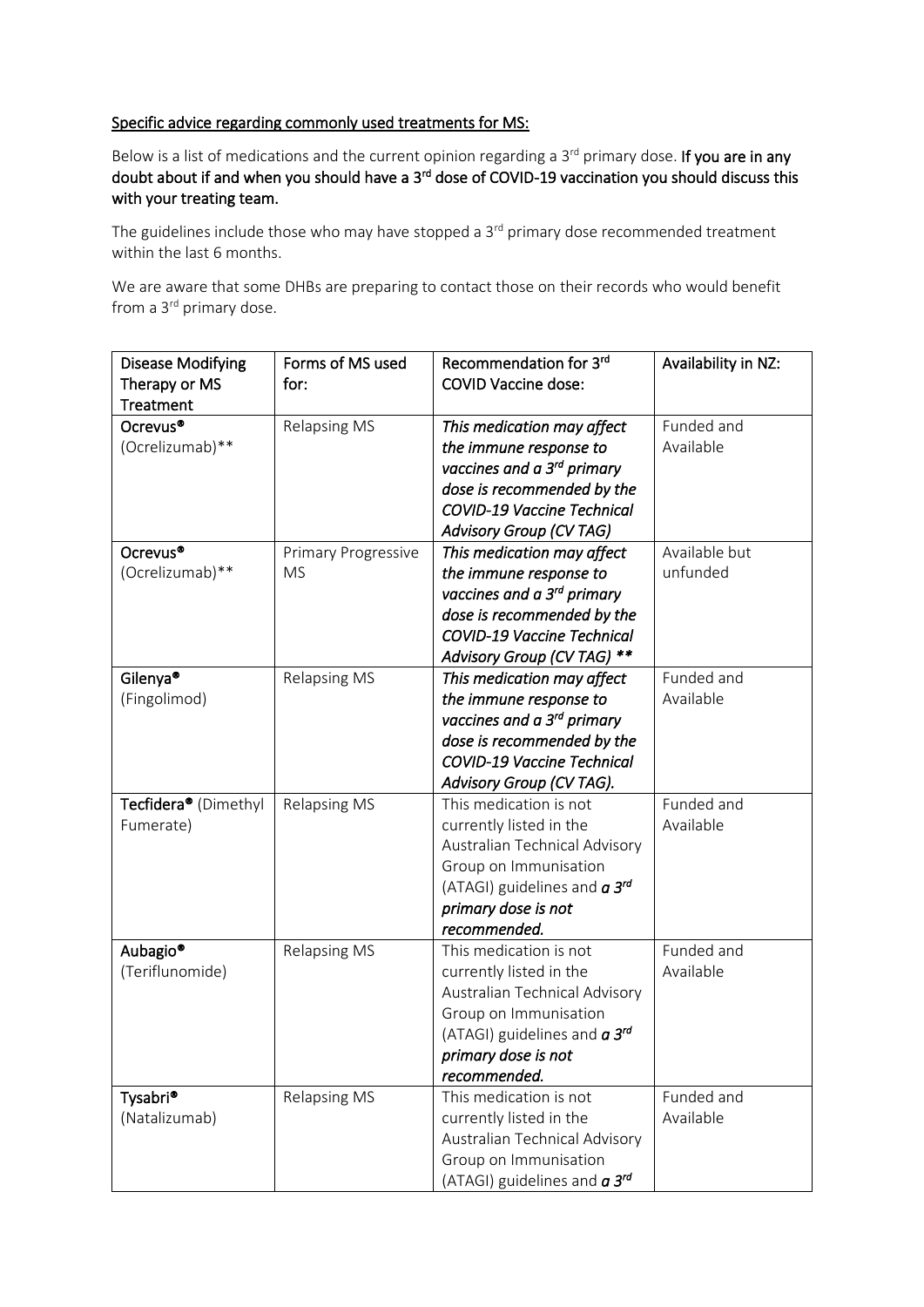|                                 |                     | primary dose is not                                                        |                 |
|---------------------------------|---------------------|----------------------------------------------------------------------------|-----------------|
|                                 |                     | recommended.                                                               |                 |
| Avonex <sup>®</sup> (Interferon | <b>Relapsing MS</b> | This medication is not                                                     | Funded and      |
| beta-1a)                        |                     | expected to affect the                                                     | Available       |
|                                 |                     | immune response to vaccines                                                |                 |
|                                 |                     | and <i>a</i> 3 <sup>rd</sup> primary dose is not                           |                 |
|                                 |                     | recommended at present.                                                    |                 |
| Betaferon <sup>®</sup>          | <b>Relapsing MS</b> | This medication is not                                                     | Funded and      |
| (Interferon beta-1b)            |                     | expected to affect the                                                     | Available       |
|                                 |                     | immune response to vaccines                                                |                 |
|                                 |                     | and <i>a</i> 3 <sup>rd</sup> primary dose is not                           |                 |
|                                 |                     | recommended at present.                                                    |                 |
| Copaxone®                       | <b>Relapsing MS</b> | This medication is not                                                     | Funded and      |
| (glatiramer acetate)            |                     | expected to affect the                                                     | Available       |
|                                 |                     | immune response to vaccines                                                |                 |
|                                 |                     | and <i>a</i> 3 <sup>rd</sup> primary dose is not                           |                 |
|                                 |                     | recommended at present.                                                    |                 |
| Corticosteroids (eg.            | Used to treat       | This medication may affect                                                 | Funded and      |
| Prednisolone at                 | relapses            | the immune response to                                                     | Available       |
| certain doses.***               |                     | vaccines and a 3 <sup>rd</sup> primary                                     |                 |
|                                 |                     | dose is recommended by the                                                 |                 |
|                                 |                     | <b>COVID-19 Vaccine Technical</b>                                          |                 |
|                                 |                     | Advisory Group (CV TAG).                                                   |                 |
| Rituxumab                       | Secondary           | This medication may affect                                                 | Available but   |
|                                 | Progressive MS      | the immune response to                                                     | unfunded        |
|                                 | (rarely used)       | vaccines and a 3 <sup>rd</sup> primary                                     |                 |
|                                 |                     | dose is recommended by the                                                 |                 |
|                                 |                     | <b>COVID-19 Vaccine Technical</b>                                          |                 |
|                                 |                     | Advisory Group (CV TAG).                                                   |                 |
| Autologous                      | All forms           | For those who have received                                                | Unavailable and |
| Haematopoietic                  |                     | an allogeneic or an                                                        | unfunded        |
| <b>Stem Cell Transplant</b>     |                     | autologous stem cell                                                       |                 |
| (aHSCT)                         |                     | transplant in the previous 24                                              |                 |
|                                 |                     | months a 3 <sup>rd</sup> primary dose is                                   |                 |
|                                 |                     | recommended by the COVID-                                                  |                 |
|                                 |                     | 19 Vaccine Technical                                                       |                 |
|                                 |                     | Advisory Group (CV TAG).                                                   |                 |
| Mayzent <sup>®</sup>            | Secondary           | This medication may affect                                                 | Available but   |
| (Siponimod)                     | Progressive MS      | the immune response to                                                     | unfunded        |
|                                 |                     | vaccines and a 3 <sup>rd</sup> primary                                     |                 |
|                                 |                     | dose is recommended by the                                                 |                 |
|                                 |                     | <b>COVID-19 Vaccine Technical</b>                                          |                 |
|                                 |                     | <b>Advisory Group (CV TAG)</b>                                             |                 |
| Mavenclad <sup>®</sup>          | <b>Relapsing MS</b> | This medication is not                                                     | Available but   |
| (Cladribine)                    |                     | currently listed in the COVID-                                             | unfunded        |
|                                 |                     | 19 Vaccine Technical                                                       |                 |
|                                 |                     | Advisory Group (CV TAG)                                                    |                 |
|                                 |                     | guidelines and <b>a 3<sup>rd</sup> primary</b><br>dose is not recommended. |                 |
|                                 |                     |                                                                            |                 |
|                                 |                     |                                                                            |                 |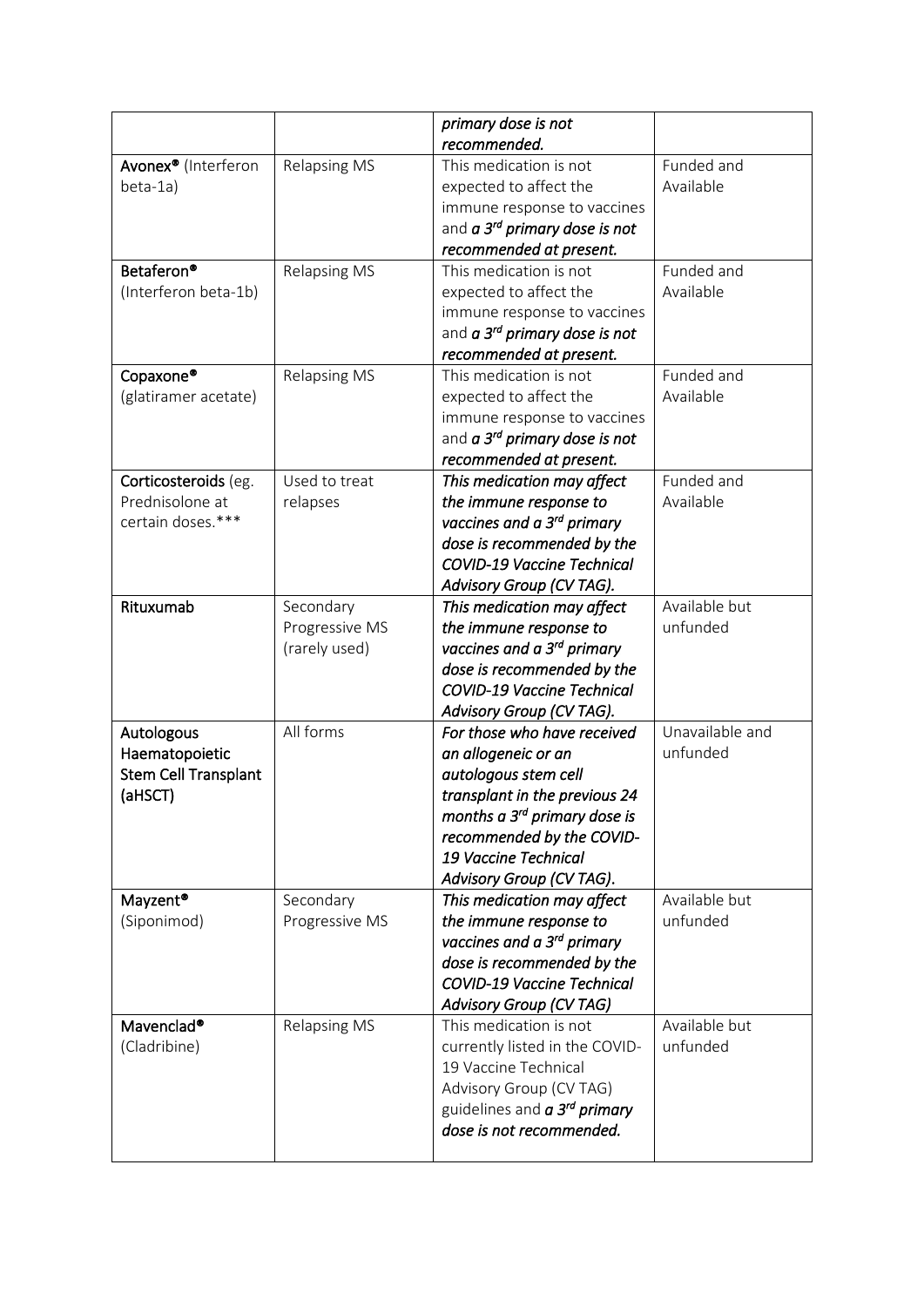| Lemtrada <sup>®</sup>          | <b>Relapsing MS</b> | This medication is expected                      | Unavailable and |
|--------------------------------|---------------------|--------------------------------------------------|-----------------|
| (Alemtuzumab)                  |                     | to affect the immune                             | unfunded        |
|                                |                     | response to vaccines and a                       |                 |
|                                |                     | 3 <sup>rd</sup> primary dose is                  |                 |
|                                |                     | recommended by the COVID-                        |                 |
|                                |                     | 19 Vaccine Technical                             |                 |
|                                |                     | Advisory Group (CV TAG).                         |                 |
| Kesimpta <sup>®</sup>          | <b>Relapsing MS</b> | This medication is expected                      | Unavailable and |
| (ofatumumab)                   |                     | to affect the immune                             | unfunded        |
|                                |                     | response to vaccines and a                       |                 |
|                                |                     | 3 <sup>rd</sup> primary dose is                  |                 |
|                                |                     | recommended by the COVID-                        |                 |
|                                |                     | 19 Vaccine Technical                             |                 |
|                                |                     | Advisory Group (CV TAG).                         |                 |
| Plegridy <sup>®</sup>          | <b>Relapsing MS</b> | This medication is not                           | Unavailable and |
| (peginterferon beta-           |                     | expected to affect the                           | unfunded        |
| 1a)                            |                     | immune response to vaccines                      |                 |
|                                |                     | and <i>a</i> 3 <sup>rd</sup> primary dose is not |                 |
|                                |                     | recommended at present.                          |                 |
| Rebif <sup>®</sup> (Interferon | <b>Relapsing MS</b> | This medication is not                           | Unavailable and |
| beta-1a)                       |                     | expected to affect the                           | unfunded        |
|                                |                     | immune response to vaccines                      |                 |
|                                |                     | and <i>a</i> 3 <sup>rd</sup> primary dose is not |                 |
|                                |                     | recommended at present.                          |                 |

\*\* Patients on Ocrelizumab should discuss the timing of their vaccination with the neurology team to insure optimal effect.

\*\*\* Treatment with high-dose Methylprednisolone for greater than 10 days in the last month or prednisone 10mg for more than 4 weeks in the last 3 months or prednisone greater than 7.5mg in combination with other therapies such as methotrexate azathioprine or 6-mercaptopurine which are not routinely used in people with MS. If you are unsure, please contact your GP or Specialist for advice.

## Access to the 3<sup>rd</sup> Primary Dose for people with severe immunocompromise

There are Four key components to Access a 3<sup>rd</sup> Primary dose:

- 1. Eligibility
	- $\bullet$  Either the practice contacts the person to let them know they are eligible for a 3<sup>rd</sup> primary dose. If the person is interested, they are invited to make an appointment with their GP/Specialist for a consultation.
	- Or a person is aware of a  $3<sup>rd</sup>$  primary dose for severely immunocompromised people and contacts their GP or Specialist to understand if they are eligible.

### 2. Consumer Consent

• The Medical Practitioner, gathers written consent using the  $3^{rd}$  primary dose consent form provided by the Ministry of Health, prior to providing the person with a prescription. The medical practitioner documents the consent in their patient medical record. The consultation will be at no cost to the person.